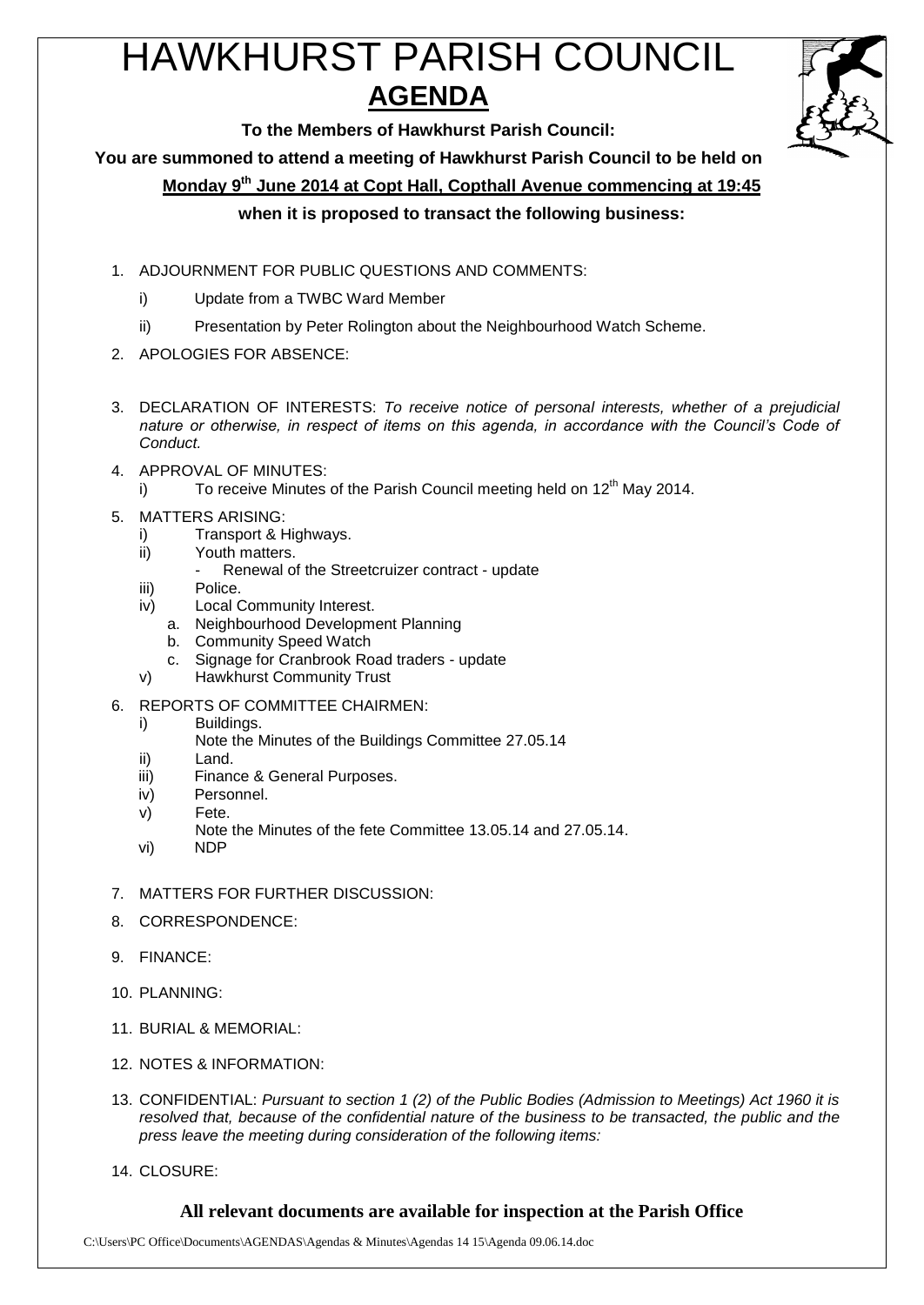#### Agenda Item 8: Correspondence

|                | Date     | From                              | Subject                                                                                                                       |
|----------------|----------|-----------------------------------|-------------------------------------------------------------------------------------------------------------------------------|
|                | Received |                                   |                                                                                                                               |
|                | 09/05/14 | <b>Village Society</b>            | CC to Cllr Holden ref: possibility of traffic cameras at<br>Highgate Hill traffic lights for 'red light jumpers'.             |
| 2              | 09/05/14 | <b>Village Society</b>            | CC to Insp Simon Wilshaw ref: possibility of traffic cameras<br>at Highgate Hill traffic lights for 'red light jumpers'.      |
| 3              | 23/05/14 | <b>Action Medical</b><br>Research | Expression of thanks for loan of HPC urn for fundraising<br>day.                                                              |
| $\overline{4}$ | 30/05/14 | The Milestone<br>Society          | Advice ref: preservation and protection of milestones                                                                         |
| 5              | 02/06/14 | Sound Architect                   | Request for HPC letter of support for funds application for<br>Hawkhurst Primary School and Babies Castle history<br>project. |
| 6              | 02/06/14 | Speedwatch                        | CC to John Burr ref: speeding problems and accident record<br>in Hawkhurst with potential qualification for speed cameras.    |

# Agenda Item 9: Finance. INCOME AND EXPENDITURE MAY 2014

| Accounts for payment   | £  | 5,415.74   |
|------------------------|----|------------|
| Payment received       | £  | 4,197.85   |
| <b>Net Expenditure</b> | -£ | 1,217.89   |
| Cambridge & Counties   |    |            |
| Reserve                | £  | 60,000.00  |
| Lloyds Current         | £  | 10,000.00  |
| Lloyds Access Reserve  | £. | 104,352.41 |
| Petty Cash             | £. | 147.93     |

9.2 Account reconciliation and petty cash check.

## Agenda Item 10: Planning

#### 10.1 Planning & Highways Information:

| Ref. No.   | Proposal                     | Location              | Comments                          |
|------------|------------------------------|-----------------------|-----------------------------------|
| TW/13/3828 | Build of extra care facility | <b>Bowles Lodge</b>   | Drainage details                  |
| TW/13/3828 | Build of extra care facility | <b>Bowles Lodge</b>   | <b>External Materials details</b> |
| TW/13/3828 | Build of extra care facility | <b>Bowles Lodge</b>   | Refuse and cycle store            |
|            |                              |                       | details                           |
| 21.05.14   | Road repairs 08.06.14        | B2244 Hastings Road   | Traffic control 1 day             |
| 21.05.14   | Road repairs 07.06.14        | Delmonden Road        | Road closure 2 days               |
| 21.05.14   | Road repairs 07.06.14        | A229 Horns Road       | Traffic control 1 day             |
| 22.05.14   | Road repairs 08.06.14        | <b>Conghurst Lane</b> | Road closure 1 day                |

#### 10.2 Planning TWBC Approved:

| Ref. | Proposal∙ | ocation | $\mathbf{A}$ $\mathbf{B}$ |
|------|-----------|---------|---------------------------|
| No.  |           | Ë       | Comments/Valid            |
|      | None      |         |                           |

# **All relevant documents are available for inspection at the Parish Office**

C:\Users\PC Office\Documents\AGENDAS\Agendas & Minutes\Agendas 14 15\Agenda 09.06.14.doc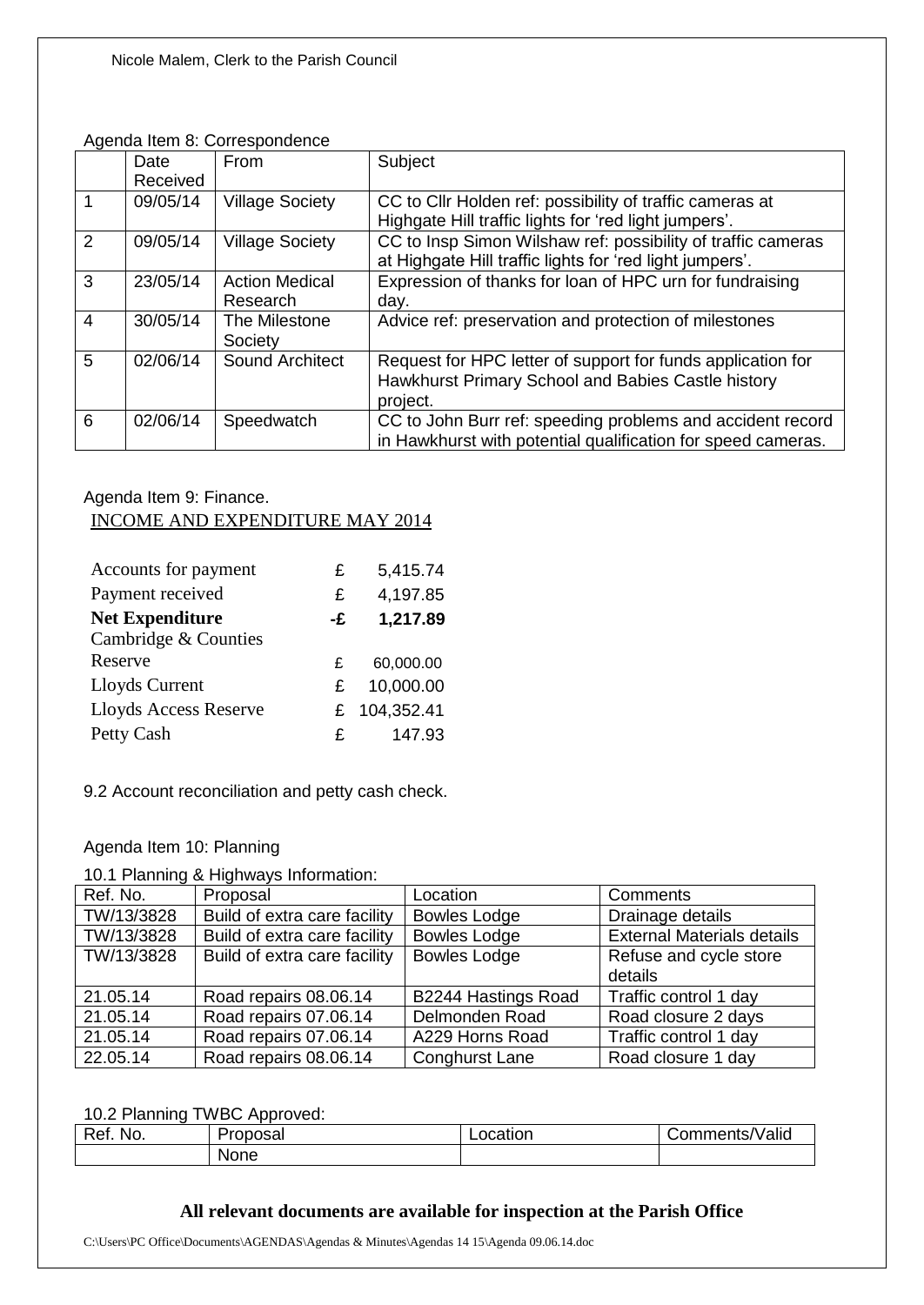10.3 Planning TWBC Refused:

| Ref.<br>NO. | Proposal | ocation | :omments/Valid<br>. . |
|-------------|----------|---------|-----------------------|
|             | None     |         |                       |

## 10.4 Planning Applications received:

| <b>Planning</b> |                               |                                                                                                                                                                                                                                                                                         |                                          |                                                                                                                                                                   |
|-----------------|-------------------------------|-----------------------------------------------------------------------------------------------------------------------------------------------------------------------------------------------------------------------------------------------------------------------------------------|------------------------------------------|-------------------------------------------------------------------------------------------------------------------------------------------------------------------|
| <b>Number</b>   | <b>Application No</b>         | Proposal                                                                                                                                                                                                                                                                                | <b>Location</b>                          | <b>Comments</b>                                                                                                                                                   |
|                 | 10 14/01346/LBC               | LBC for Extension to single Potters<br>storey outbuilding and new Potters Lane<br>glazed link                                                                                                                                                                                           | farm,                                    |                                                                                                                                                                   |
|                 |                               | 11 14/01340/HOUSE/CP3 Extension to single storey Potters<br>outbuilding and new glazed Potters Lane<br>link                                                                                                                                                                             | farm,                                    |                                                                                                                                                                   |
|                 | 12 14/005714/FULL/ARJ         | Change of use from C2/C3 Chislehurst<br>(residential care home) with Care<br>conversion to 2 dwellings; Hillside,<br>retention<br>of<br>residential unit                                                                                                                                | Ltd,<br>existing Cranbrook<br>Road       |                                                                                                                                                                   |
|                 | 13 14/01128/HOUSE             | 2 Storey side extension and $1$<br>loft conversion                                                                                                                                                                                                                                      | Basden<br>Cottages                       |                                                                                                                                                                   |
|                 |                               | 14 14/01431/HOUSE/EA1 Retrospective - tree house                                                                                                                                                                                                                                        | Ashfield Park,<br>Horns Hill             |                                                                                                                                                                   |
|                 | 15 14/01476/FULL              | Change of use of part of Part<br>rear of property to studio Floor Rear of 2<br>apartment                                                                                                                                                                                                | Ground<br>Colonnade,<br>Rye Road         |                                                                                                                                                                   |
|                 |                               | 16 14/01526/HOUSE/RH1 Conversion and extension 2 Gills Green<br>to outbuilding to link to Cottages<br>main dwelling                                                                                                                                                                     |                                          |                                                                                                                                                                   |
|                 | 17 14/01499/FULL/HW1          | Installation of 3 louvres                                                                                                                                                                                                                                                               | BT Telephone<br>Exchange,<br>Ockley Road |                                                                                                                                                                   |
|                 | 18 14/01543/FULL/RH1          | Part<br>retrospective Cowden<br> installation of swimming Farmhouse,<br>pond                                                                                                                                                                                                            | Horns Road                               |                                                                                                                                                                   |
|                 | 1914/01537/FULL/TA1           | Proposed dwelling at rear of Ashmount, Rye<br>existing garden                                                                                                                                                                                                                           | Road                                     |                                                                                                                                                                   |
|                 | 20 TW/13/2828/OUT/EG1 Outline | application<br>residential<br>with all matters other than and The White detailed<br>means of access reserved House,<br>for future consideration. Highgate Hill.<br>Devpt<br>to<br>comprise<br>62<br>dwellings, access, parking,<br>garages and car barns, hard<br>and soft landscaping. | development Lorenden Park application    | for Land west of Amendment of this<br>from<br> a <br>application<br>outline<br>lto<br>an<br>application<br>for<br>Committee<br>determination on July<br>9th 2014. |

# **All relevant documents are available for inspection at the Parish Office**

C:\Users\PC Office\Documents\AGENDAS\Agendas & Minutes\Agendas 14 15\Agenda 09.06.14.doc